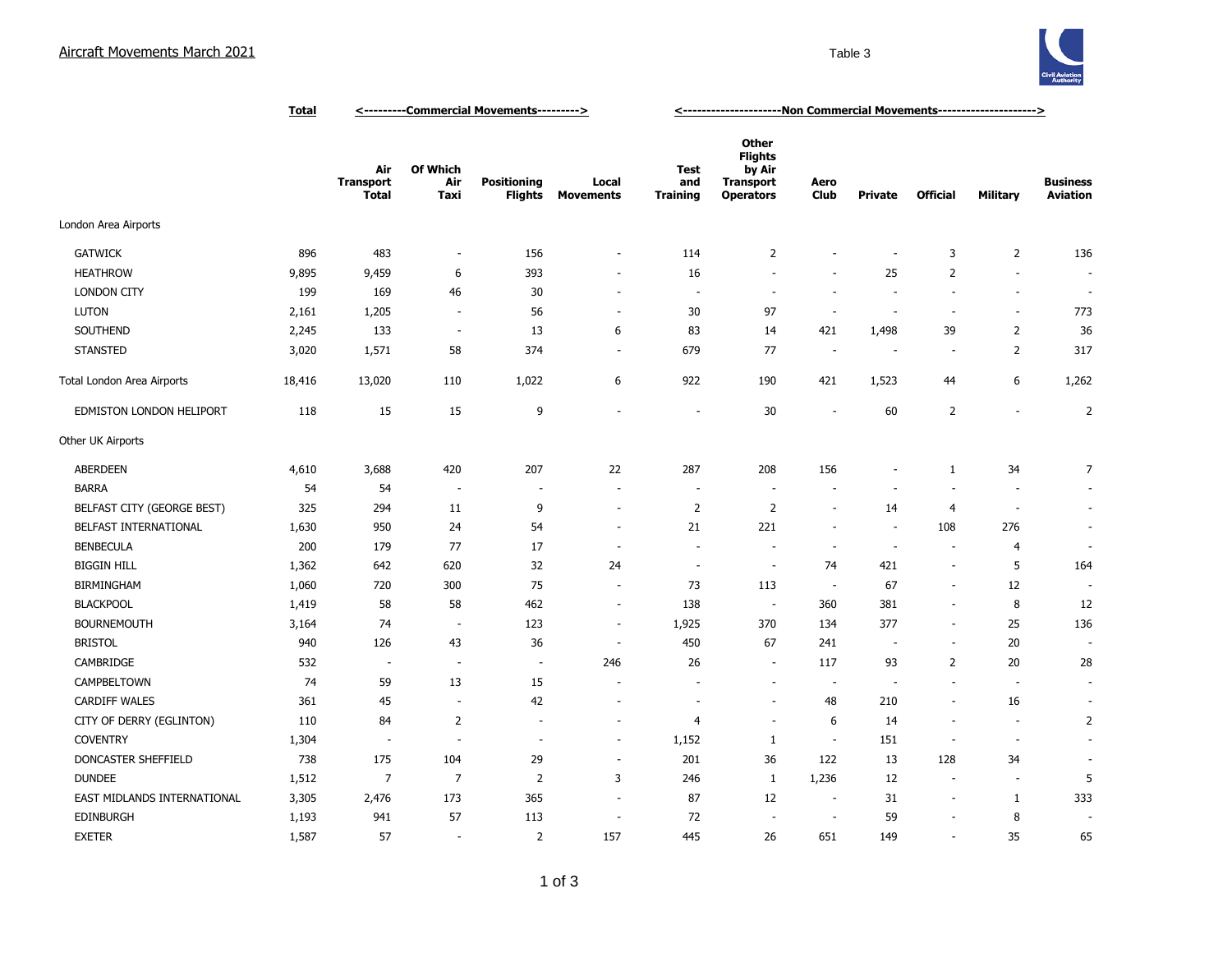## Aircraft Movements March 2021 **Aircraft Movements March 2021**



**Total <---------Commercial Movements---------> <---------------------Non Commercial Movements--------------------->**

|                                          |        | Air<br><b>Transport</b><br><b>Total</b> | Of Which<br>Air<br>Taxi  | <b>Positioning</b><br><b>Flights</b> | Local<br><b>Movements</b> | <b>Test</b><br>and<br><b>Training</b> | Other<br><b>Flights</b><br>by Air<br><b>Transport</b><br><b>Operators</b> | Aero<br>Club             | <b>Private</b>           | <b>Official</b>          | <b>Military</b>          | <b>Business</b><br><b>Aviation</b> |
|------------------------------------------|--------|-----------------------------------------|--------------------------|--------------------------------------|---------------------------|---------------------------------------|---------------------------------------------------------------------------|--------------------------|--------------------------|--------------------------|--------------------------|------------------------------------|
| Other UK Airports                        |        |                                         |                          |                                      |                           |                                       |                                                                           |                          |                          |                          |                          |                                    |
| <b>GLASGOW</b>                           | 1,320  | 688                                     | 64                       | 64                                   | 16                        | 133                                   | 307                                                                       | 35                       | $\sim$                   | $\overline{\phantom{a}}$ | 70                       | $\overline{7}$                     |
| <b>GLOUCESTERSHIRE</b>                   | 4,082  | 8                                       | 8                        | 12                                   | 112                       | 1,135                                 | 38                                                                        | 2,005                    | 734                      | $\overline{\phantom{a}}$ | 20                       | 18                                 |
| <b>HAWARDEN</b>                          | 876    | $\overline{\phantom{a}}$                | $\sim$                   | $\overline{\phantom{a}}$             | 121                       | 38                                    | 91                                                                        | 176                      | 230                      | 6                        | 157                      | 57                                 |
| <b>HUMBERSIDE</b>                        | 635    | 223                                     | 6                        | 62                                   | $\sim$                    | 190                                   | 68                                                                        | $\overline{\phantom{a}}$ | 20                       | 2                        | 64                       | 6                                  |
| <b>INVERNESS</b>                         | 662    | 348                                     | 267                      | 159                                  | 14                        | 110                                   | $\overline{\phantom{a}}$                                                  | 5                        | 20                       | $\overline{\phantom{a}}$ | $\overline{\phantom{a}}$ | 6                                  |
| <b>ISLAY</b>                             | 78     | 68                                      | 10                       | 10                                   | $\overline{\phantom{a}}$  |                                       | $\sim$                                                                    | $\overline{\phantom{a}}$ | $\overline{\phantom{a}}$ | $\sim$                   | $\overline{\phantom{a}}$ | $\sim$                             |
| ISLES OF SCILLY (ST.MARYS)               | 256    | 200                                     | $\overline{2}$           | $\overline{\phantom{a}}$             | $\overline{\phantom{a}}$  | 4                                     | $\overline{\phantom{a}}$                                                  | $\overline{\phantom{a}}$ | 38                       | 14                       | $\overline{\phantom{a}}$ | $\overline{\phantom{a}}$           |
| <b>KIRKWALL</b>                          | 767    | 650                                     | 127                      | 63                                   | ٠                         | 14                                    | 20                                                                        | ٠                        | 20                       |                          | $\overline{\phantom{a}}$ | $\overline{\phantom{a}}$           |
| LANDS END (ST JUST)                      | 366    | 209                                     | 9                        | $\overline{\phantom{a}}$             | 4                         | 92                                    |                                                                           | ٠                        | 47                       | $\overline{\phantom{a}}$ | 14                       | $\overline{\phantom{a}}$           |
| <b>LEEDS BRADFORD</b>                    | 153    | 26                                      | 8                        | 11                                   | $\overline{\phantom{a}}$  | 65                                    | $\sim$                                                                    | $\overline{\phantom{a}}$ | 47                       | $\sim$                   | 4                        | $\overline{\phantom{a}}$           |
| LERWICK (TINGWALL)                       | 86     | 61                                      | 26                       | 22                                   | $\sim$                    | $\overline{\phantom{a}}$              | $\sim$                                                                    | $\sim$                   | 3                        |                          | $\overline{\phantom{a}}$ | $\overline{\phantom{a}}$           |
| LIVERPOOL (JOHN LENNON)                  | 655    | 220                                     | 21                       | 36                                   | $\overline{\phantom{a}}$  | 45                                    | 6                                                                         | 227                      | 102                      | $\overline{\phantom{a}}$ | $\overline{\phantom{a}}$ | 19                                 |
| <b>LYDD</b>                              | 428    | ÷                                       | ÷,                       | 3                                    | $\overline{\phantom{a}}$  | $\overline{\phantom{a}}$              | $\sim$                                                                    | 93                       | 222                      | 110                      | $\blacksquare$           | $\overline{\phantom{a}}$           |
| <b>MANCHESTER</b>                        | 1,778  | 1,197                                   | $\overline{\phantom{a}}$ | 190                                  | $\overline{2}$            | 168                                   | 11                                                                        | ٠                        | $\overline{\phantom{a}}$ | $\sim$                   | 2                        | 208                                |
| <b>NEWCASTLE</b>                         | 585    | 217                                     | $\mathbf{1}$             | 8                                    | $\overline{\phantom{a}}$  | 22                                    | $\sim$                                                                    | $\overline{\phantom{m}}$ | 199                      | 92                       | 44                       | 3                                  |
| NEWQUAY                                  | 2,374  | 279                                     | 278                      | 19                                   | $\overline{\phantom{a}}$  | 846                                   | 86                                                                        | $\sim$                   | 192                      | $\sim$                   | 929                      | 23                                 |
| <b>NORWICH</b>                           | 1,633  | 658                                     | 6                        | 220                                  | 322                       | 54                                    | 25                                                                        | 197                      | 157                      | $\overline{\phantom{a}}$ | $\overline{\phantom{a}}$ | $\overline{\phantom{a}}$           |
| <b>PRESTWICK</b>                         | 838    | 80                                      | $\sim$                   | 36                                   | $\overline{\phantom{a}}$  | 233                                   | $\sim$                                                                    | 147                      | 110                      | $\overline{\phantom{a}}$ | 232                      | $\overline{\phantom{a}}$           |
| SHOREHAM                                 | 3,226  | ÷,                                      | $\overline{\phantom{a}}$ | 12                                   | 81                        | 2,215                                 | 35                                                                        | 463                      | 410                      | $\sim$                   | 10                       | $\overline{\phantom{a}}$           |
| SOUTHAMPTON                              | 184    | 71                                      | 4                        | 30                                   | $\sim$                    | 25                                    | 24                                                                        | ٠                        | $\overline{a}$           | $\overline{\phantom{a}}$ | $\sim$                   | 34                                 |
| <b>STORNOWAY</b>                         | 354    | 273                                     | 165                      | 15                                   | 16                        | 46                                    | $\sim$                                                                    | $\overline{\phantom{a}}$ | $\overline{2}$           | $\sim$                   | 2                        | $\sim$                             |
| <b>SUMBURGH</b>                          | 1,292  | 923                                     | 104                      | 97                                   | 28                        | 74                                    | 166                                                                       | $\overline{a}$           | $\overline{2}$           | $\overline{\phantom{a}}$ | $\overline{2}$           | $\overline{\phantom{a}}$           |
| TEESSIDE INTERNATIONAL<br><b>AIRPORT</b> | 758    | 184                                     | 2                        | 10                                   | $\overline{\phantom{a}}$  | 23                                    | 466                                                                       | 25                       | $\overline{4}$           |                          | 46                       | $\sim$                             |
| <b>TIREE</b>                             | 77     | 77                                      | 12                       |                                      |                           | ٠                                     |                                                                           |                          |                          |                          | ٠                        | $\overline{\phantom{a}}$           |
| WICK JOHN O GROATS                       | 176    | 21                                      | 21                       | 41                                   |                           | 74                                    | 10                                                                        | $\overline{a}$           | 22                       | $\overline{\phantom{a}}$ | 8                        | $\overline{\phantom{a}}$           |
| Total Other UK Airports                  | 49,119 | 17,310                                  | 3,050                    | 2,703                                | 1,168                     | 10,735                                | 2,410                                                                     | 6,518                    | 4,573                    | 467                      | 2,102                    | 1,133                              |
| Total All Reporting UK Airports          | 67,653 | 30,345                                  | 3,175                    | 3,734                                | 1,174                     | 11,657                                | 2,630                                                                     | 6,939                    | 6,156                    | 513                      | 2,108                    | 2,397                              |